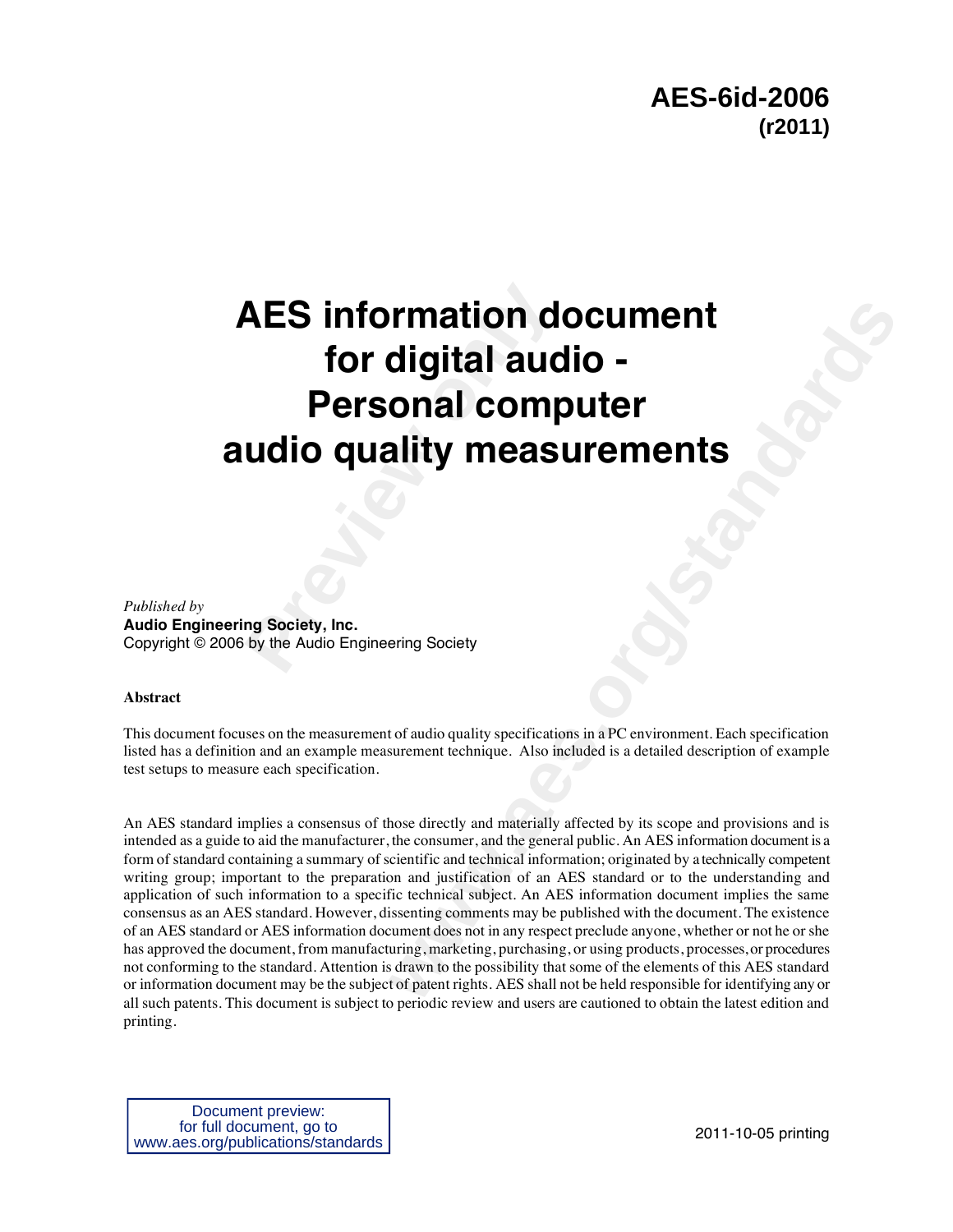# **Table of Contents**

| www.aes.org/publications/standards | 2011-10-05 printing |
|------------------------------------|---------------------|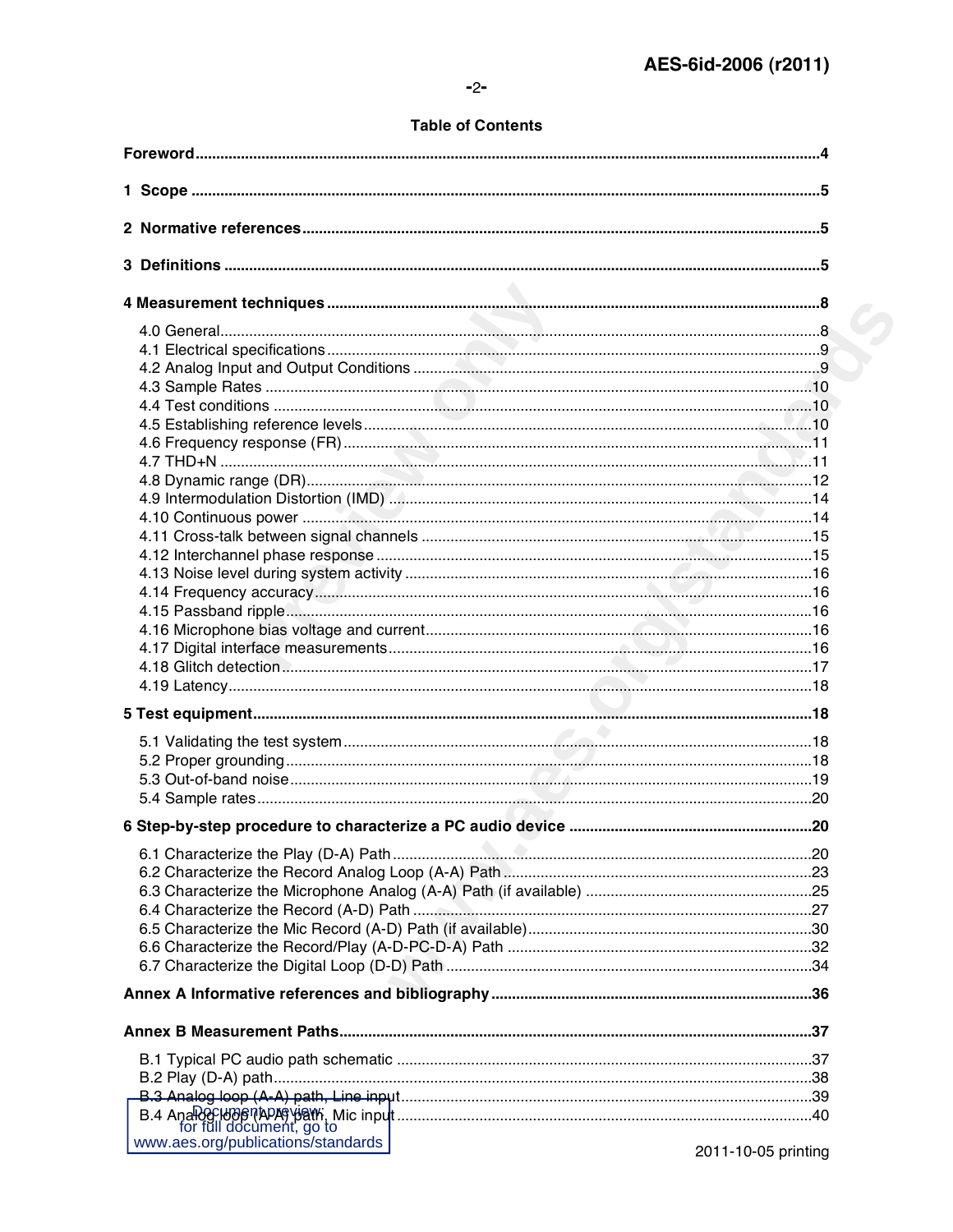| D.3 Filters based on International Telecommunications Union (ITU) standards 47 |  |
|--------------------------------------------------------------------------------|--|
|                                                                                |  |
|                                                                                |  |
|                                                                                |  |
|                                                                                |  |
|                                                                                |  |
|                                                                                |  |
|                                                                                |  |
|                                                                                |  |
|                                                                                |  |
|                                                                                |  |
|                                                                                |  |
|                                                                                |  |
|                                                                                |  |
|                                                                                |  |
|                                                                                |  |
|                                                                                |  |
|                                                                                |  |
|                                                                                |  |
|                                                                                |  |
|                                                                                |  |
|                                                                                |  |
|                                                                                |  |
|                                                                                |  |
|                                                                                |  |
|                                                                                |  |
|                                                                                |  |
| <b>Manufacture</b>                                                             |  |
|                                                                                |  |
|                                                                                |  |
|                                                                                |  |
|                                                                                |  |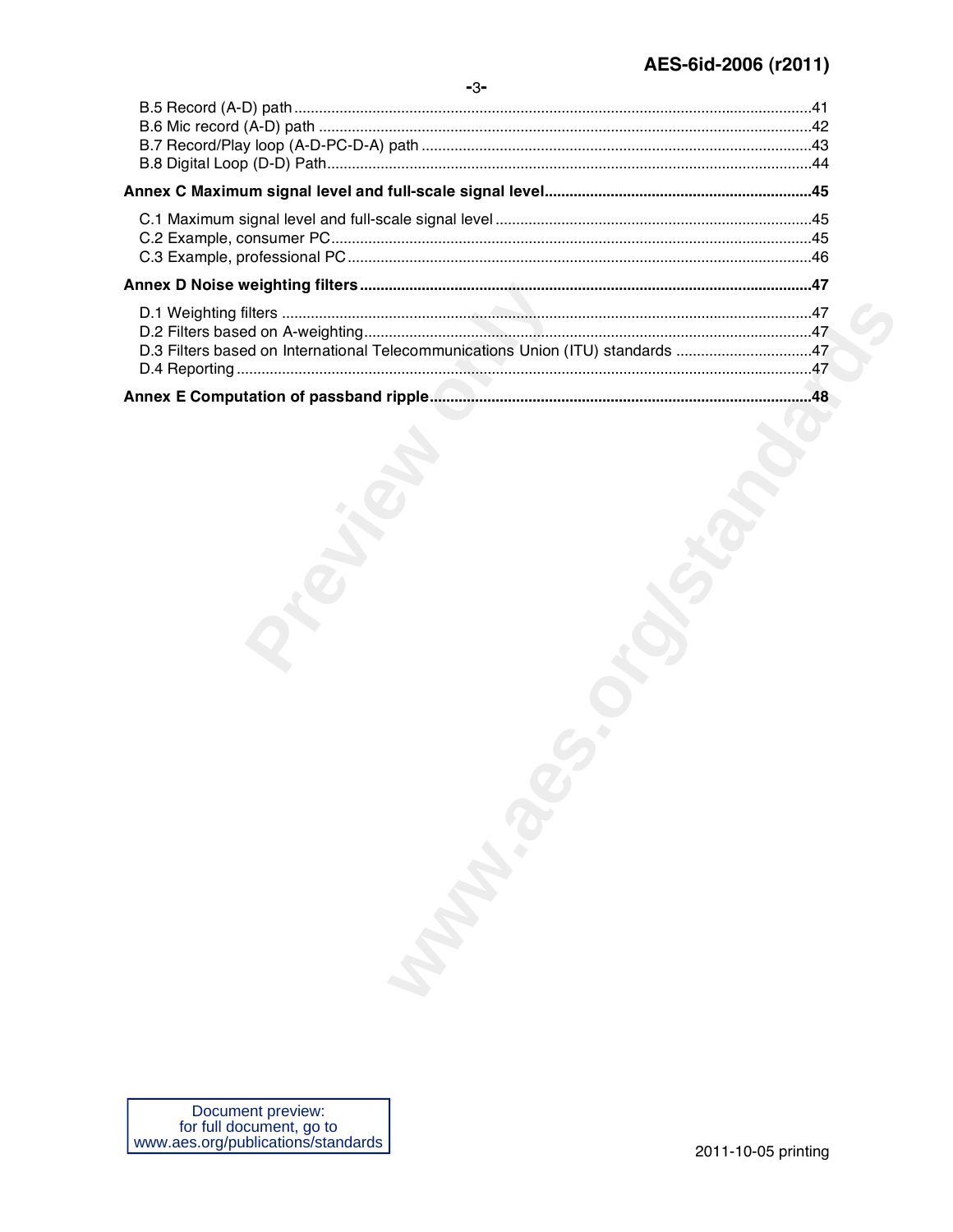# **Foreword**

[This foreword is not a part of AES information document for digital audio **—** Personal computer audio quality measurements, AES-6id-2000.]

This document was prepared by a writing group of the SC-02-01 Working Group on Digital Measurement Techniques of the SC-02 Subcommittee on Digital Audio. Steven Harris headed the writing group.

The text of the Crystal Audio Division of Cirrus Logic, Inc. version 1.0 paper on measurement of PC audio was used to create the first proposed working group draft of this document. The working group felt that the wide-spread use of the Cirrus paper in the computer industry warranted the preparation an AES document based on it.. AES documents are subject to due process based on AES procedures and receive a public review. Their format is based on the IEC-ISO Directives, Part 3, which may be downloaded from www.iec.ch.

tal Audio Division of Cirrus Logic, Inc. version  $1.0$  pposed working group draft of this document. The whe computer industry warranted the preparation an  $P$  rocess based on AES procedures and receive a publit 3, which m **whole** the perspace in the beat and mean control to the due to associate the perspace of this document. The working group felt that the wide-spead use of a<br>raranted the perspation an AFS document has ded on it. AFS docume Initial discussions revealed that a full consensus on all provisions of the first proposed draft would not be possible. The group chose, therefore, to prepare an information document rather than a standard. An AES information document, while formatted in the same style as a standard, does not require full consensus for publication. Instead, public comments that cannot be resolved may be published in an informative annex to the document. In this manner, the information becomes quickly available for use in the industry while questions regarding particular provisions are made available for consideration by users. The comments are compiled in annex D at the end of this document.

The document remains under continuous review under project AES-6-id-R assigned to the SC-02-01 working group. It may be amended by following AESSC due-process procedures which require the same public review before publication as a new standard. Participation in this process is open to all directly and materially affected individuals who join the working group in the manner described at www.aes.org/standards/.

The document does not suggest performance limits. Such limits for some of these measurements are suggested in, for example, Microsoft PC-2001, Intel's AC '97, and in the MPC3 specification.

Richard Cabot, chair SC-02-01 Chris Travis, vice-chair SC-02-01 2000-02-20

#### **Foreword to 2006 revision**

There have been many improvements in PC audio since the original AES-6id document was published. This revision of AES-6id includes substantial updates that reflect the improvements in the PC sound sub-system, as well as some updates based on many real world measurements. I would like to thank Wayne Jones and Thomas Kite for their contributions to this revision, and all the SC-02-01 committee members who submitted valuable comments.

Steve Harris, Chair, SC-02-01 2006-08-13

Document preview: for full document, go to www.aes.org/publications/standards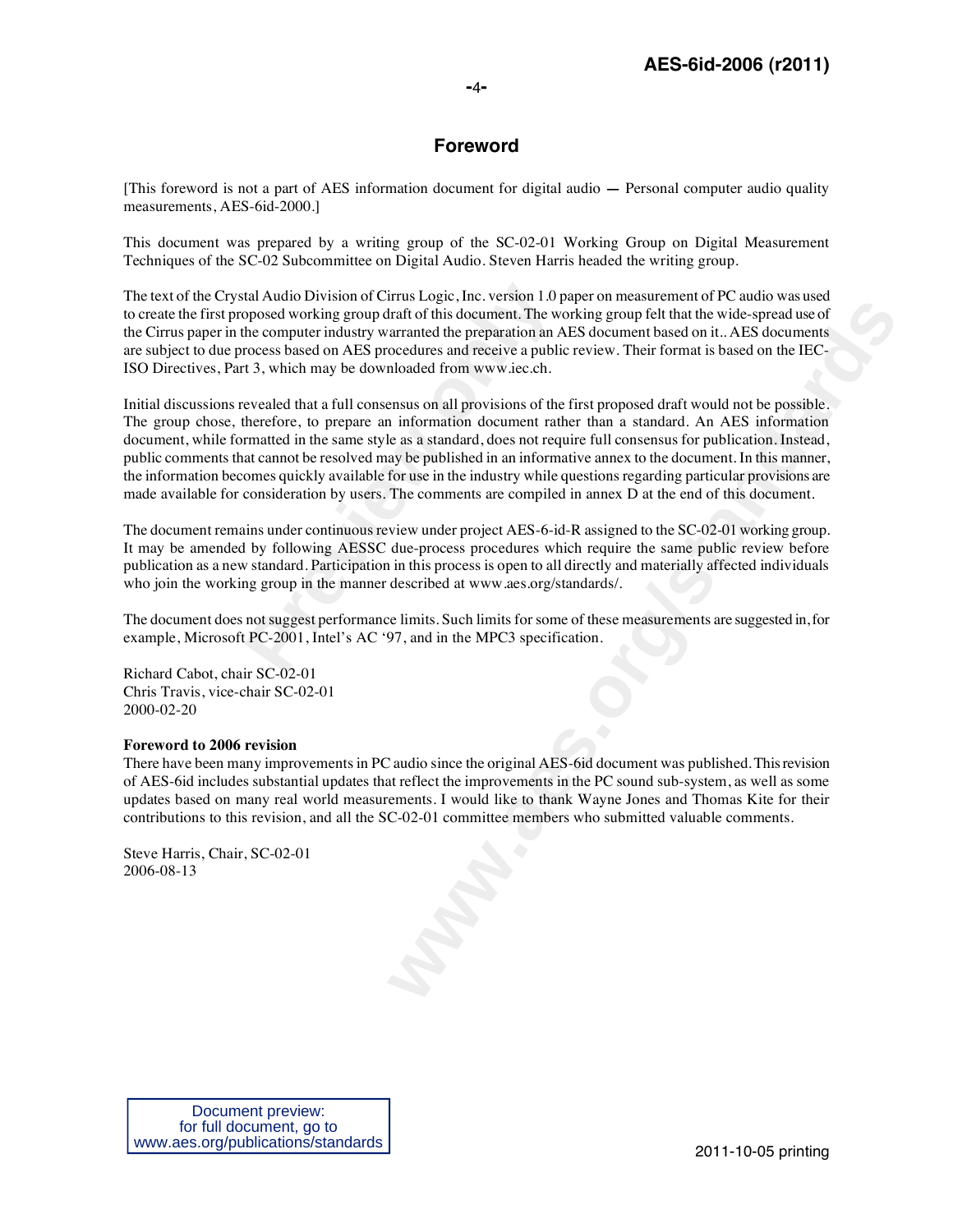# **AES information document for digital audio - Personal computer audio quality measurements**

# **1 Scope**

nt of audio quality specifications for devices used in or connected to a<br>n listed has a definition and an example measurement technique. Also<br>le test setups to measure each specification. Information on signal paths<br>as whi This document focuses on the measurement of audio quality specifications for devices used in or connected to a personal computer (PC). Each specification listed has a definition and an example measurement technique. Also included is a detailed description of example test setups to measure each specification. Information on signal paths and weighting filters is given in annexes.

# **2 Normative references**

**Example 18 Consumers Server Consumers**<br> **Previously** specification listed has a definition and<br>
d description of example test setups to measure each<br>
references<br>
dard contains provisions which, through reference<br>
lime of The following standard contains provisions which, through referenced in this text, constitute provisions of this document. At the time of publication, the edition indicated was valid. All standards are subject to revision, and parties to agreements based on this document are encouraged to investigate the possibility of applying the most recent editions of the indicated standards.

**AES17-1997**, *AES standard method for digital audio engineering — Measurement of digital audio equipment*. NY: Audio Engineering Society, Inc., (1997, reaffirmed 2003).

# **3 Definitions**

# **3.0 Personal Computer (PC)**

A computer designed for use by an individual in the form of a desktop or notebook. In this context, a "PC audio device" is what is commonly called a "sound card", which may be an externally-connected device, or a mother-board audio implementation.

# **3.1 Signal Paths**

A PC audio device has several signal paths that should be characterized independently and in various combinations. The following definitions describe the common paths present in most PC audio devices. Also see annex B for a more detailed description of each path and block diagrams.

#### **3.1.1 Playback (D-A) Path**

The path from the internal PC bus routed through the digital-to-analog converter, the Playback Mixer, and out through the analog output amplifier. Digital signals may be present on the PC bus by playing or streaming a Wave file from hard disk or PC memory or by routing a signal from the digital input to the PC bus.

# **3.1.2 Analog Loop (A-A) Path**

The path from the analog input amplifier, routed through the Playback Mixer, and back out through the analog output amplifier. Several analog inputs may exist such as: Line Input, Microphone Input, Auxiliary Input, CD Drive Input, Telephone Modem (TDA) Audio, and others.

#### **3.1.3 Record (A-D) Path**

The path from the analog input amplifier, routed through the Record Mixer, and through the analog-to-digital converter to the PC bus. The digital signal on the PC bus may reside in memory or be streamed to hard disk. Alternatively, the digital signal on the PC bus may be routed out to the digital output. Several analog inputs may exist such as: Line Input, Microphone Input, Auxiliary Input, CD Drive Input, Telephone Modem (TDA) Audio, and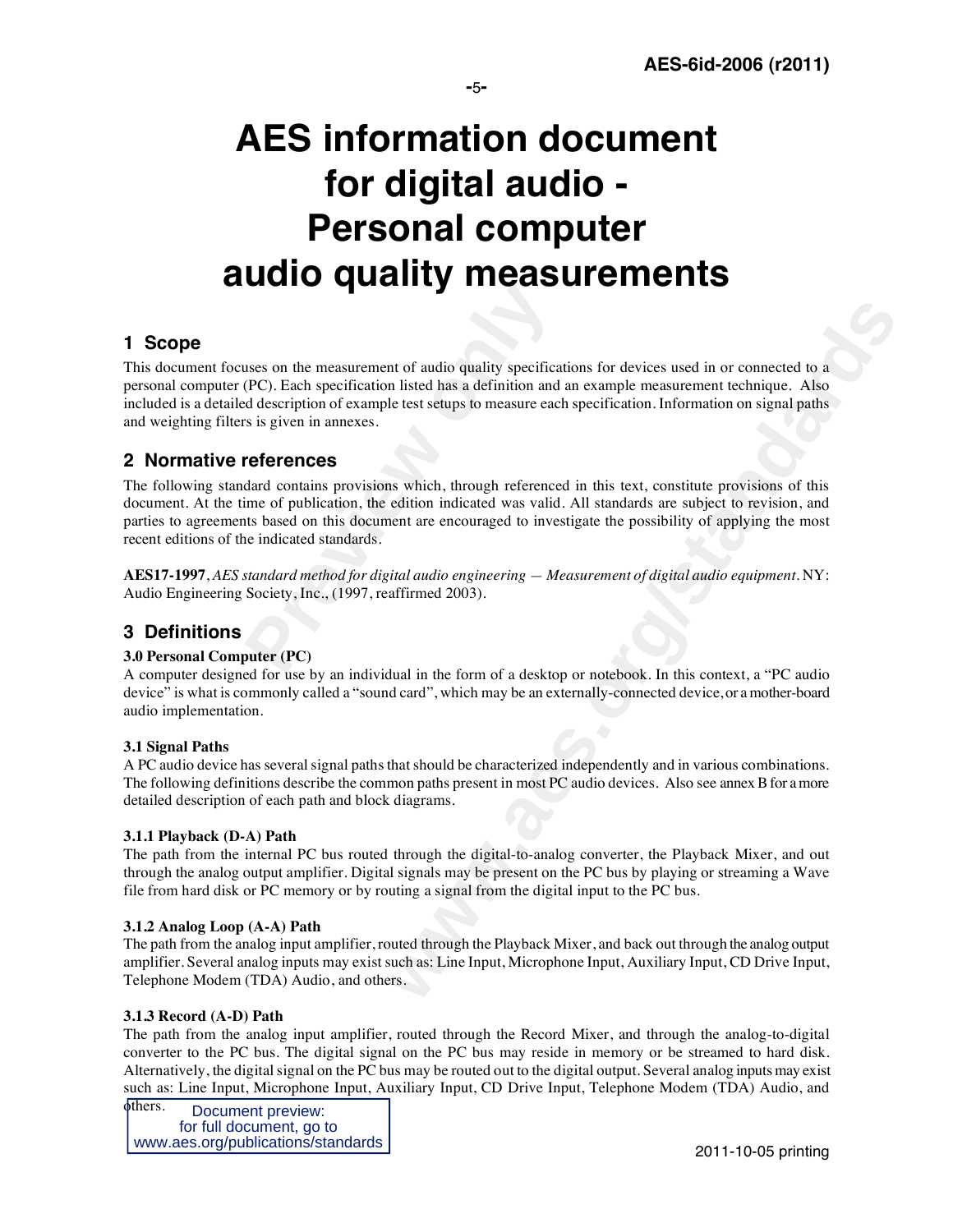#### **3.1.4 Record-Play Loop (A-D-PC-D-A) Path**

This is a combination of the Record and Play paths through the PC bus. The signal path is from the analog input amplifier, through the Record Mixer, through the analog-to-digital converter to the PC bus, through the digital-toanalog converter, the Playback Mixer, and back out through the analog output amplifier.

#### **3.1.5 Digital Loop (D-D) Path**

The path from a digital input, through the PC bus, and returning out via the digital output. These inputs and outputs are as specified in IEC 60958-3 and also sometimes called S/PDIF. Note that AES-3id specifies an unbalanced digital interface, also with a 75  $\Omega$  impedance, but with professional status bits and 1.0 Vpp signal level. Most consumer sound cards use the 0,5 Vpp signal level specified by IEC 60958-3.

#### **3.2.1 Record Mixer**

**Pr**<br> **Previously** interface part of the driver associated with a PC<br>
for each analog, and sometimes digital, input. These<br> **t** generally calibrated and it is not usually possible to<br>
cociated with each input is an enable ite driver associated with a PC audio device. It is mostly associated with meludes some corritos for digital pashs. This mixer will typically have nelulated melumes digital, imput. These falces are used to set level for th The input or record user interface part of the driver associated with a PC audio device. It is mostly associated with the analog paths although it occasionally includes some controls for digital paths. This mixer will typically have several faders, one for each analog, and sometimes digital, input. These faders are used to set level for the particular input. Faders are not generally calibrated and it is not usually possible to set specific gain conditions, including unity gain. Typically, associated with each input is an enable or mute check box that will turn the input on or off. In most consumer PC audio devices, these check boxes are mutually exclusive thereby making this "mixer" actually a one-ofseveral multiplexer.

#### **3.2.2 Playback Mixer**

The output or playback user interface part of the driver associated with a PC audio device. Like the record mixer, it is mostly associated with the analog paths although occasionally it includes some controls for digital paths. This mixer will typically have several faders, one for each analog, and sometimes digital, output. These faders are used to set level for the particular source. Faders are not generally calibrated and it is not usually possible to set specific gain conditions including unity gain. Typically, associated with each input is an enable or mute check box that will turn the input on or off. It is generally possible to have more than one signal source active at a time with relative levels of the active sources set by the respective faders.

#### **3.3 Wave file (.wav)**

A Wave file is a file format for transferring digital audio data between systems of different type and manufacture. It may reside in PC memory or on hard disk. The audio signal may be stereo or mono program material or test signals. The header of this file identifies the characteristics of the file including sample rate, stereo or mono, bit depth, etc. This type of file has the extension ".wav".

#### **3.4 Full-scale amplitude (digital)**

Root-mean-squared (rms) amplitude of a 997 Hz sine wave in the digital domain whose positive peak value reaches the positive digital full scale, leaving the negative maximum code unused.

#### **3.4.1 Decibels, full-scale (dB FS)**

Digital signal rms amplitude expressed as a level in decibels relative to full-scale amplitude (20 times the common logarithm of the amplitude over the full-scale amplitude). Note that dB FS expresses a signal level of a digital signal and should not be used to express the signal level of an analog signal.

#### **3.4.2 Percent, full-scale (% FS)**

Digital signal rms amplitude expressed as a percentage of full-scale amplitude (100 times the amplitude over the fullscale amplitude)

#### **3.4.3 Maximum signal level (analog)**

0,5 dB lower than the analog signal rms amplitude of the highest undistorted signal level that is possible in an analog signal path. Undistorted in this context shall mean not to exceed -40 dB THD+N (1 % THD+N). See also annex B for additional discussion.

#### **3.4.4 Full-scale input voltage (FSIV)**

RMS voltage level of the *maximum analog signal level* at the input of an analog-to-digital converter such that the THD+N ratio measured at the output of the converter does not exceed -40 dB.

Document preview: for full document, go to www.aes.org/publications/standards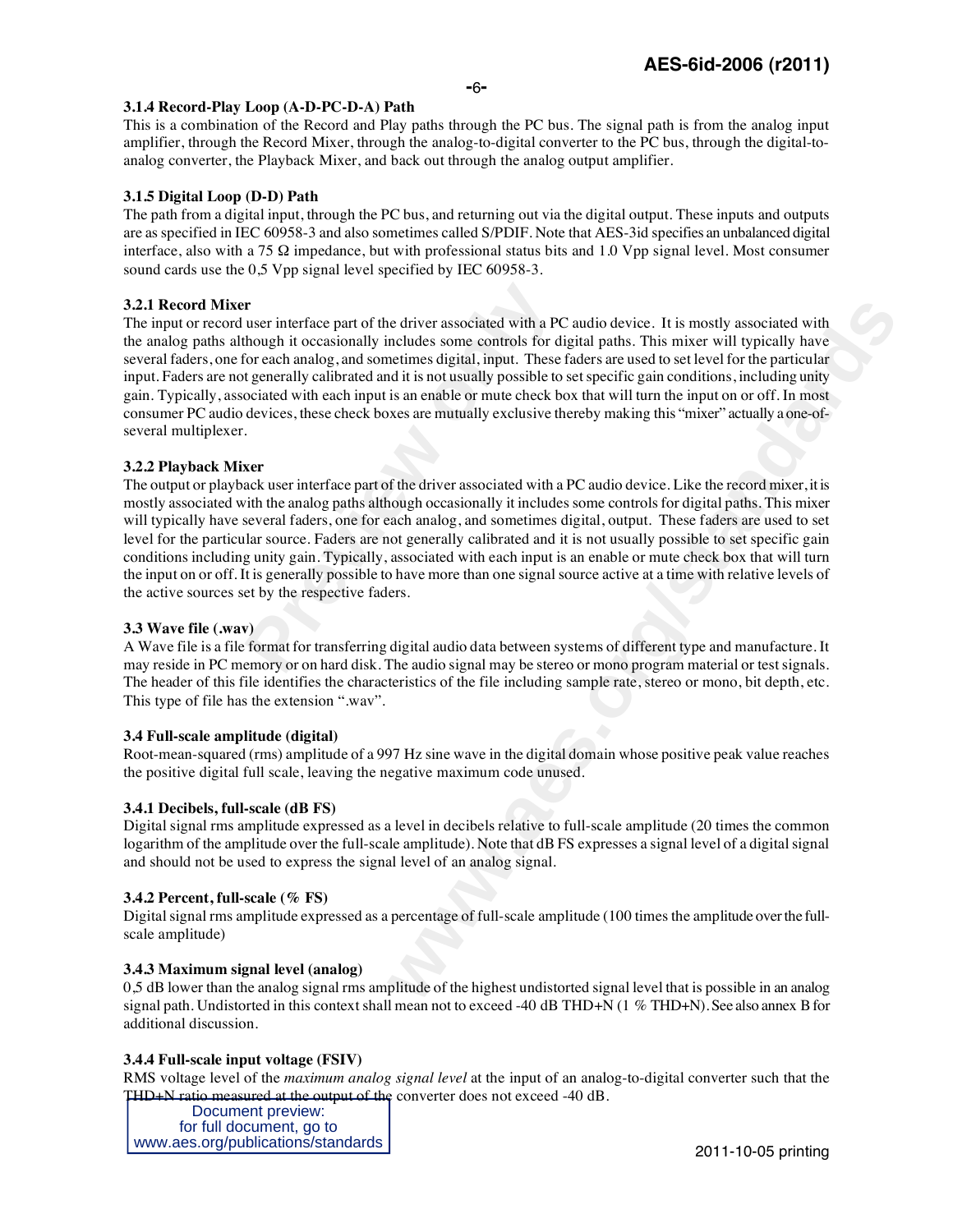#### **3.4.5 Full-scale output voltage (FSOV)**

RMS voltage level of the analog output signal from a digital-to-analog converter with a digital input consisting of a 997 Hz sine wave input whose positive peak value reaches the positive digital full scale.

Note: some devices may not able to handle a signal with an amplitude this high. In this case, 0,5 dB below the maximum signal level that just reaches -40 dB THD+N will be used. See the explanation in annex C.

#### **3.4.6 Reference signal level**

Signal amplitude used for ratio-metric computations such as dynamic range and signal-to-noise ratio. A Reference Signal Level of 0 dBr will be the Maximum signal level or, if it can be achieved, Full-scale amplitude.

#### **3.4.7 dBr**

A signal level referred to a reference signal level. Used for measurements involving ratio such as dynamic range. 0 dBr for dynamic range measurements is determined as specified in the maximum signal level definition.

#### **3.5 Frequency response**

Variation in output rms signal level, relative to the level at 997 Hz, as the frequency is varied.

Note: Amplitude limits or amplitude corners are required to define frequency response and are usually set at either  $\pm$  1 dB or  $\pm$  3 dB.

#### **3.6 Total Harmonic Distortion plus Noise (THD+N)**

THD+N is expressed as 20 times the  $log_{10}$  of the ratio of the rms amplitude of all signal harmonics plus noise within the measurement bandwidth, to the rms amplitude of the test signal, expressed in dB.

**Profit by** the Maximum signal level or, if it can be<br>red to a reference signal level. Used for measureme<br>range measurements is determined as specified in th<br>**ponse**<br>rms signal level, relative to the level at 997 Hz, as t Note 1: It is important to include all non test-signal frequencies, not just multiples of the test signal frequency, since converters may generate aliased components anywhere in the measurement frequency band. The THD+N measurement is easier to perform than THD, since the only requirement is to filter out the test tone and then perform a broadband measurement of the residual, rather than perform a spectral analysis (see D.4).

Note 2: THD+N measurements are dependent on test signal amplitude; therefore, the test signal amplitude relative to the Reference Level should be listed with THD+N measurement results.

#### **3.7 Intermodulation Distortion (IMD)**

**x** l level. Used for measurements involving ratio such as dynamic range.<br>determined as specified in the maximum signal level definition.<br>ve to the level at 997 Hz, as the frequency is varied.<br>**We comment the example of de** A measurement of the distortion produced by the interaction of two or more test signals. The most common technique is to use a test signal composed of two sine waves and measure the sum and difference products produced. The two sine waves are typically near the upper band edge, commonly 18 kHz and 20 kHz (for analog circuits) or 17,987 Hz and 19,997 Hz (for digital circuits). The difference product at  $2$  kHz (2,02 kHz digital) is measured and its amplitude as a ratio of the averaged rms levels of the two high frequencies expressed as the magnitude of IMD. This technique, unlike THD+N, permits valid distortion measurements near the upper band edge of a device.

#### **3.8 Dynamic range (DR)**

20 times the logarithm of the ratio of the Reference Signal Level to the rms noise floor within the measurement bandwidth, expressed in dB. The measurement must be made in the presence of signal.

NOTE: This specification is sometimes referred to as signal-to-noise ratio (SNR) in the presence of a signal. The label SNR should not be used because of industry confusion over the exact definition. SNR is often used to indicate signal-to-noise ratio, with the noise level being measured with no signal. This can often give an optimistic result because of muting circuits, which mute the noise when no signal is present.

#### **3.8.1 A-weighted dynamic range (DRA)**

20 times the logarithm of the ratio of the signal Reference Level to the A-weighted rms noise floor in the presence of signal, expressed in dB. See D.2

Document preview: for full document, go to www.aes.org/publications/standards